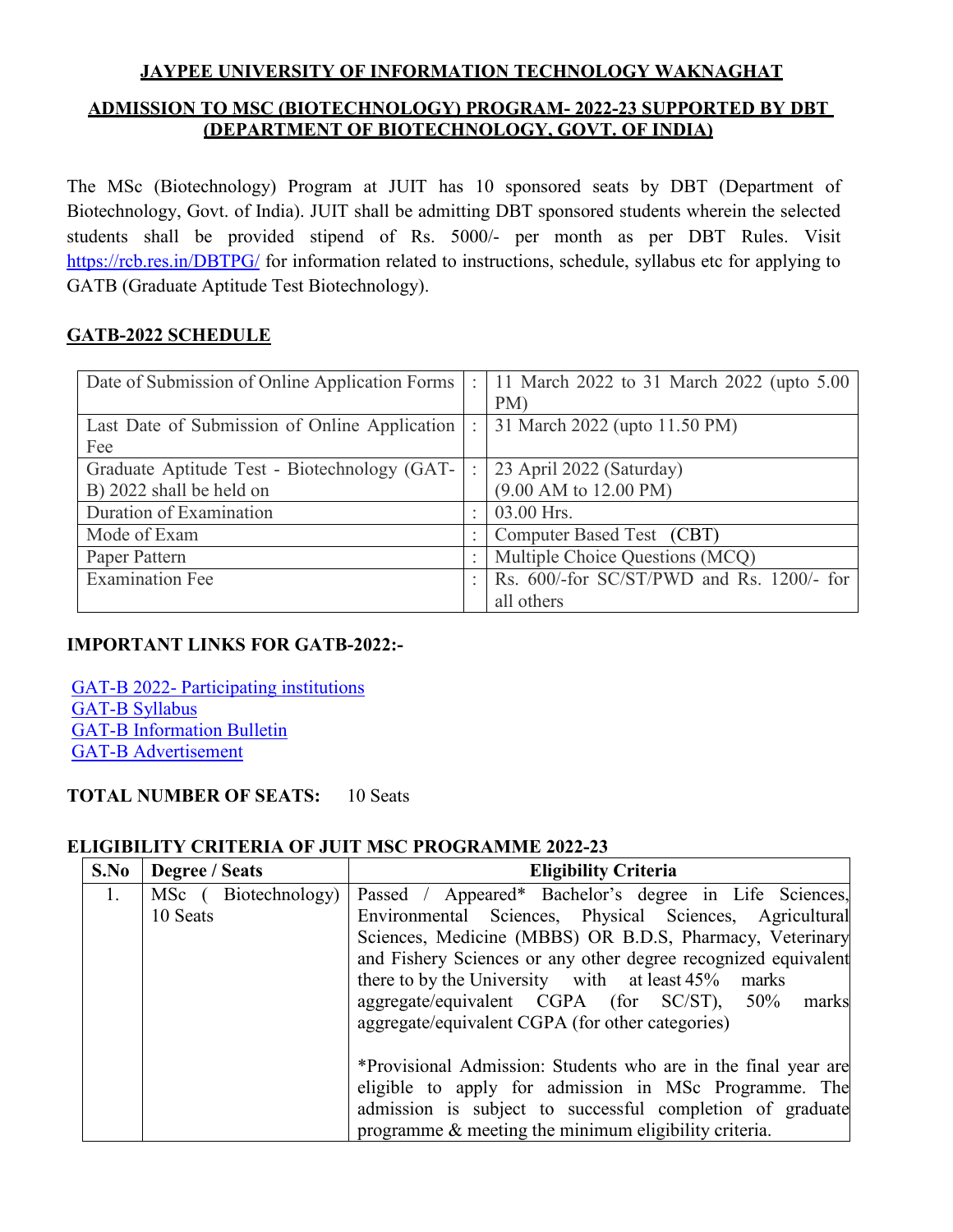|         |  |  | Allotment of seat to the Allotment of the seat to the program will be made on inter-se |  |
|---------|--|--|----------------------------------------------------------------------------------------|--|
| program |  |  | merit of GAT-B $-$ 2022 Examination Score / Rank within the                            |  |
|         |  |  | category of admission.                                                                 |  |

## **RESERVATION OF SEATS:**

As per GoI norms applicable to Private Universities.

## **ADMISSION SCHEDULE:**

| Opening of Application Form                                                               | $\ddot{\cdot}$ | 09 June 2022                 |
|-------------------------------------------------------------------------------------------|----------------|------------------------------|
| Submission of Application Form                                                            | $\ddot{\cdot}$ | 09 June 2022 to 30 June 2022 |
| Display of 1 <sup>st</sup> Admission List                                                 | $\ddot{\cdot}$ | 04 July 2022                 |
| Fees submission last date for selected candidates in<br>Admission List 1st                | $\ddot{\cdot}$ | 11 July 2022                 |
| Display of vacant / left over seats                                                       | $\ddot{\cdot}$ | 12 July 2022                 |
| Admission against the vacant / left over seats                                            | $\ddot{\cdot}$ | 13 July to 24 July 2022      |
| Fees submission last date for selected candidates against the<br>vacant / left over seats | $\ddot{\cdot}$ | 24 July 2022                 |
| Display of vacant / left over seats, if required                                          | $\ddot{\cdot}$ | 25 July 2022                 |
| Admission on vacant / left over seats, if required                                        | $\vdots$       | 25 July to 31 July 2022      |
| Fees submission last date for selected candidates against<br>vacant / left over seats     | $\ddot{\cdot}$ | 31 July 2022                 |
| Transfer of candidates, if any                                                            | $\ddot{\cdot}$ | 01 August 2022               |
| Closure of admissions                                                                     | $\ddot{\cdot}$ | 08 August 2022               |
| Submission of list of finally admitted students to DBT                                    | $\ddot{\cdot}$ | 22 August 2022               |

## **SELECTION PROCESS:-**

Candidates desirous of seeking admission to the MSc Biotechnology program under this scheme will be admitted based on the rank obtained in GATB (Graduate Aptitude Test Biotechnology) 2022 conducted by Regional Centre for Biotechnology on behalf of Department of Biotechnology, Government of India.

## **ONLINE APPLICATION:-**

The aspiring candidates will be required to fill the on-line application form of JUIT in the prescribed format well within the time frame announced by JUIT. Application Form is available in the Admission Section of JUIT Website. Only those candidates who have successfully submitted the application form at JUIT well within the allowable time frame for admission based on GATB rank will be considered for admission to the MSc (Biotechnology) program for DBT sponsored seat. Mere submission of form does not make candidate eligible for admission to the program as selection will be based on merit of GAT-B rank and meeting the eligibility criteria. While making online application to the program candidates are directed to upload self attested copies of the Transcript / Grade Sheet / Mark Sheet alongwith GAT B Rank Card.